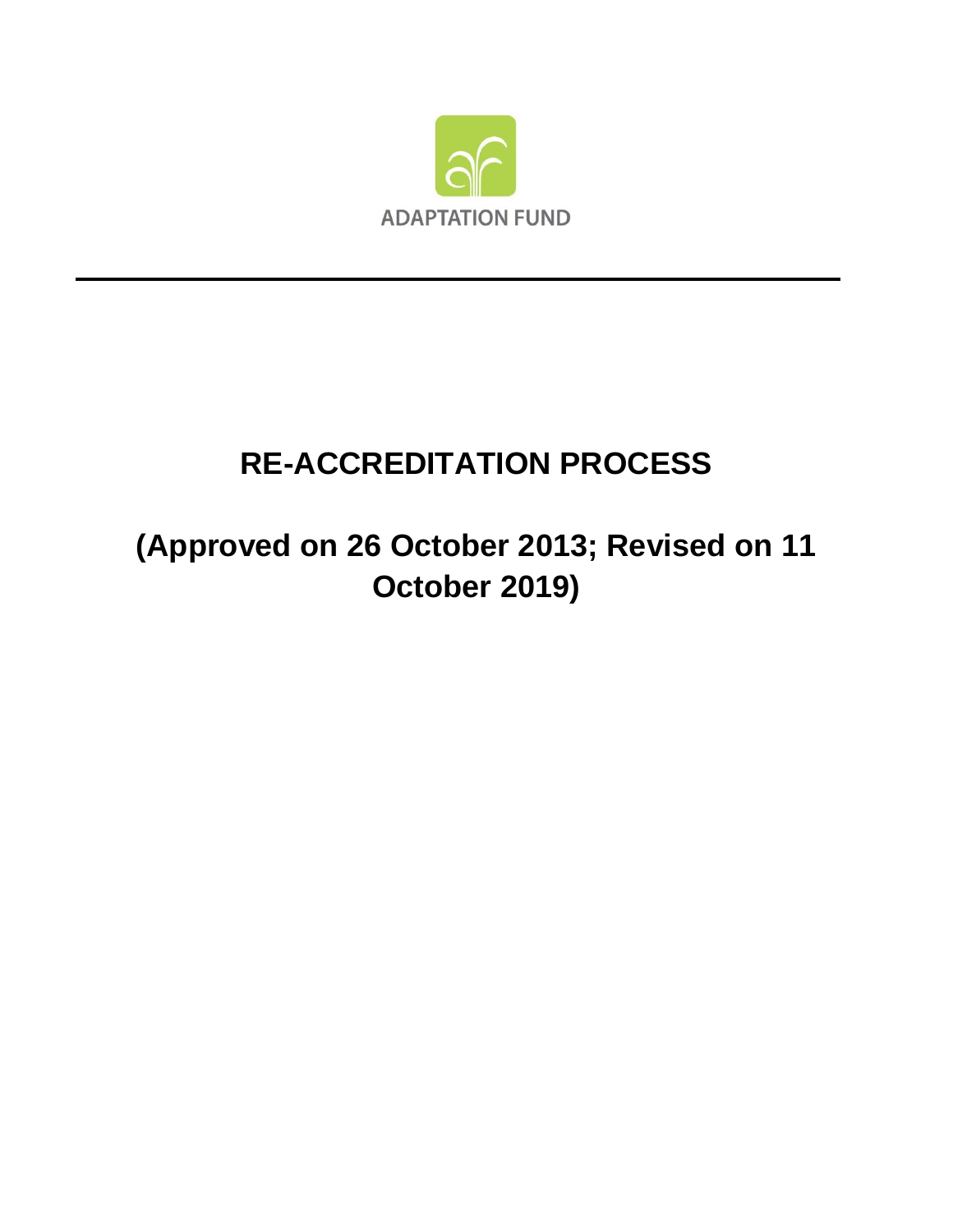### **Re-accreditation Process**

## **Background**

1. As part of the Fund's Operational Policies and Guidelines (OPG), Accreditation is "valid for a period of five years with the possibility of renewal. The Board will develop guidelines for renewal of an implementing entity's accreditation based on simplified procedures that will be established at a later date (para. 38)." The five-year time frame for accreditation is consistent with other accreditation processes where accreditation is granted for three to five years (i.e. International Accreditation Forum (IAF), Accreditation process of Clean Development Mechanism (CDM)).

2. At its twentieth meeting, the Board requested the Accreditation Panel to develop procedures for re-accreditation. The Panel discussed developing a proposal for the Board at its twelfth and thirteenth meeting with a goal of including a full proposal to the Board at its twentysecond meeting (October 2013). At its twenty-second meeting, after considering the conclusions and recommendation of the Accreditation Panel, by decision B.22/3, the Board decided to adopt the re-accreditation process outlines in Annex III of the report of the fourteenth meeting of the Accreditation Panel (Document AFB/B.22/4).

3. Considering the gap analysis, as contained in document AFB/EFC/19/7/Rev.1, at its twenty-eight meeting the Adaptation Fund Board decided to fast-track the re-accreditation of implementing entities accredited with the Green Climate Fund (GCF) within a period of four years prior to the submission of the re-accreditation application to the Adaptation Fund as described in document AFB/EFC/19/7 (Decision B.28/38).

4. At its thirtieth meeting the Board requested the secretariat to prepare a document containing elements on potential need for updates of the re-accreditation policy. In this regard the Board decided to request the secretariat, in collaboration with the Accreditation Panel: (a) To reflect on the re-accreditation process in order to identify any need for updates or clarifications at the twenty-seventh meeting of the Accreditation Panel; and (b) To present to the Board at its thirty-first meeting, the conclusions of the Accreditation Panel's discussions on paragraph (a) and, if necessary, an update of the re-accreditation process adopted by decision B.22/3. The updated re-accreditation process was approved, as contained in Annex I to document AFB/B.31/4, by the Board at its thirty-second meeting (Decision B.31/1). At its thirty-third meeting the Board requested the secretariat to prepare and submit to the thirty-fourth meeting of the Board, a possible revision of re-accreditation policy, in collaboration with the Accreditation Panel, that would take into account its implication on the implementing entities' ongoing project implementation (Decision B.33/9).

5. The Panel concluded at its thirteenth meeting in 2013 that the re-accreditation process should require a new application for every applicant. Applicants will be requested to describe any changes that have occurred since the entity was accredited and provide the most up-to-date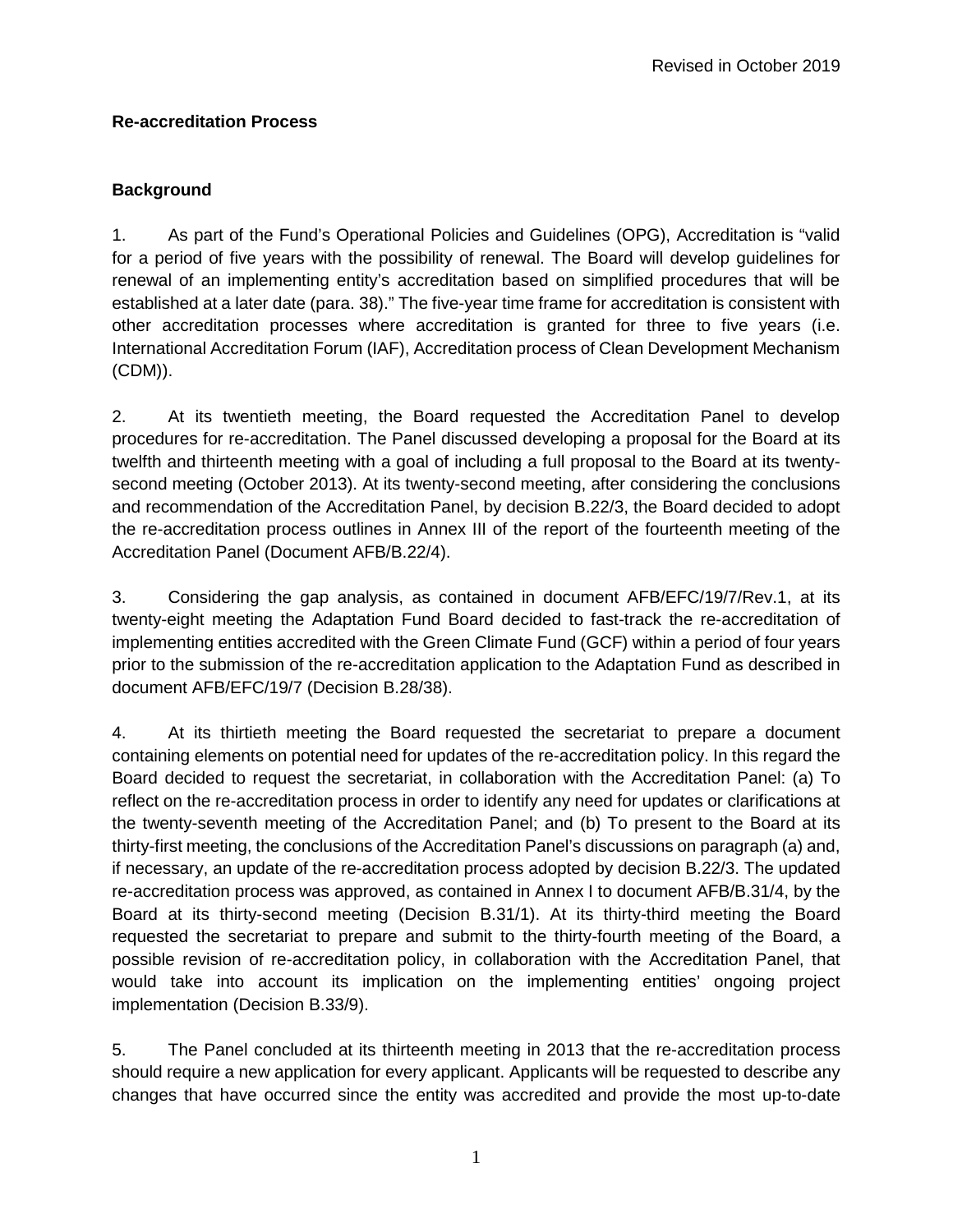supporting documentation and any other document requested by the Accreditation Panel in compliance with the re-accreditation criteria. All substantial changes within the organization in the last five years in the areas of i) Its constitution, ii) Major policies and processes/procedures, and iii) Key management positions should be highlighted by the applicant at the time of submitting an application for re-accreditation. In this way the Panel would bring the same rigor, uniformity and consistency in the way work is done. The Panel also noted that an organization can change significantly in five-years and therefore the process of accreditation renewal must be commensurate with any potential changes to the organization.

#### **Overview of Updated Re-accreditation Process**

6. The process and time lines are set out to try to the extent possible to avoid a major gap between accreditation expiration and the granting of re-accreditation.

#### *Deadlines*

*7.* The implementing entities are strongly recommended to meet the suggested deadlines to facilitate the re-accreditation process and avoid a major gap between accreditation expiration and achievement of re-accreditation.

- (1) Notification by the secretariat: The secretariat will continue to send out notification letters to accredited entities **18 months** prior to the expiration of the entity's accreditation. In addition, the online accreditation system generates an automatic notification to the implementing entities.
- (2) Submission of re-accreditation application: The implementing entity is strongly recommended to submit its re-accreditation application and supporting documentation through the online accreditation system maintained by the secretariat, **12 months** prior to its accreditation expiry date. If the entity does not submit the application by its accreditation expiry date, the Panel will make a recommendation to the Board to change the status of the entity from "Accredited" to "Not-Accredited" at the accreditation expiry date, considering the following:
	- (i) If the IE is an NIE, the secretariat will send an official letter to the Designated Authority (DA) of the NIE's country requesting the DA to officially communicate to the Board regarding the NIE pursuing re-accreditation, so that any response from the DA related to the IE's intention of not pursuing re-accreditation process would be attached to the Accreditation Panel's recommendation to change the IE's status from "Accredited" to "Not-Accredited" to the Board. If the IE is an RIE, the secretariat would send such official letters to the DAs of its member countries that originally endorsed the application of accreditation of the RIE to the Fund. If the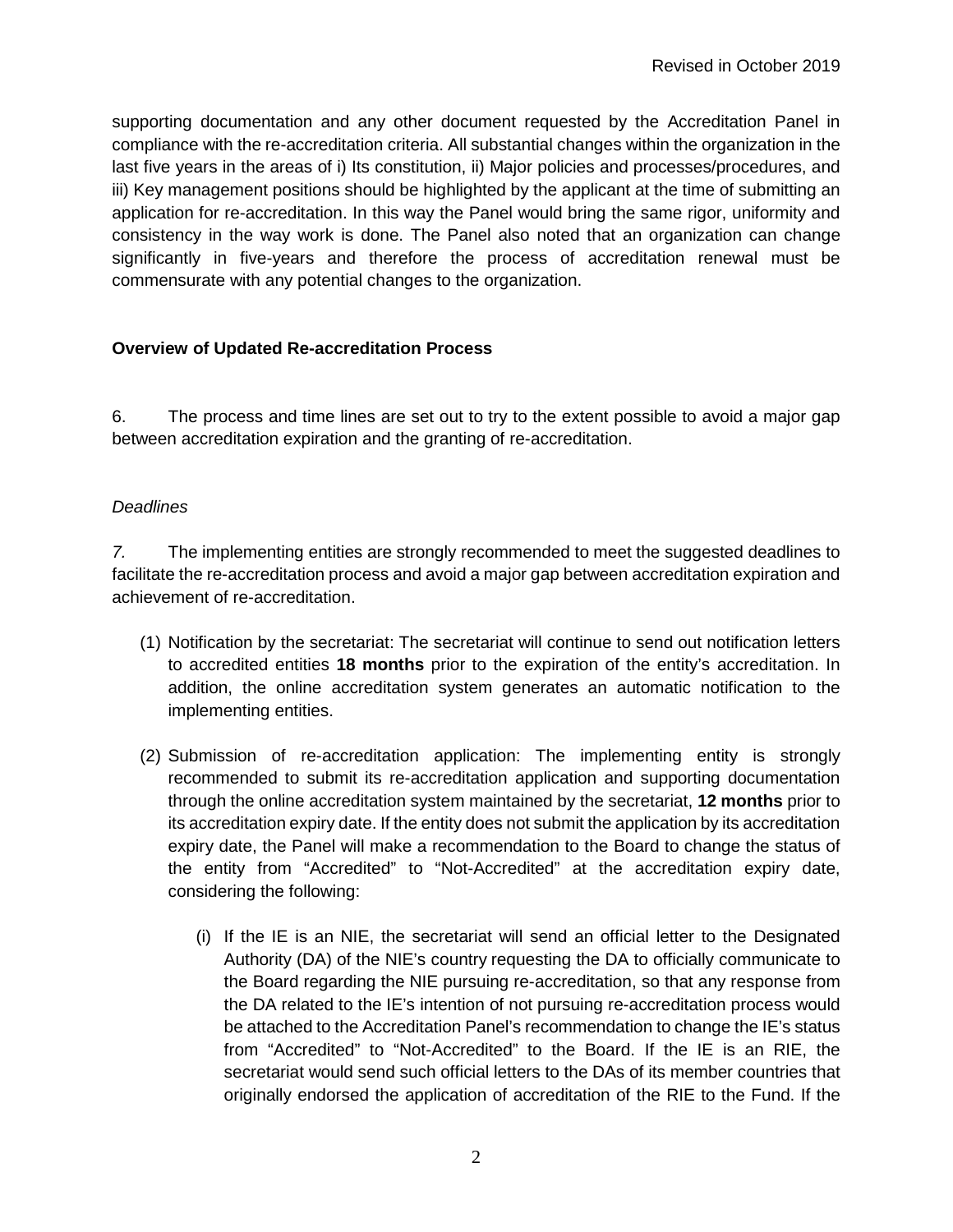RIE has accessed the Fund's financial resources, additional official letters would also be sent to the DAs of the countries where the Fund's financed project is being implemented; and

- (ii) If the IE is implementing the project financed by the Fund and has not submitted the re-accreditation application by the date of accreditation expiration, in order to obtain a grace period for achieving re-accreditation before the completion of the project or within three years from its accreditation expiry date, it shall submit to the Board, through its secretariat, an official request for a grace period with an official letter from IE to confirm its commitment to achieve re-accreditation during the grace period. Official letter(s) from the DA(s) related to re-accreditation of the IE and the Fund's ongoing project implemented by the IE would be considered by the Board: if the IE is an NIE, such letter from the DA of the NIE's country to be considered; and if the IE is an RIE, such official letters from the DAs of the RIE member countries that originally endorsed the application of accreditation of the RIE to the Fund and, if the RIE has accessed the Fund's financial resources, additional official letters from the DAs of the countries where the Fund's project is implemented would also be considered.
- (3) Acquisition of re-accreditation: The implementing entity is strongly recommended to achieve re-accreditation within **three years** from its accreditation expiry date. If the entity does not achieve re-accreditation within three years from its accreditation expiry date, the Panel will make a recommendation to the Board to change the status of the entity to "Not-Accredited." Paragraph 7 (2) (i) and (ii) apply *mutatis mutandis* to this section.

### *Status of an Implementing Entity*

8. Considering the re-accreditation policy, the statuses of an implementing entity can be categorized into three: "Accredited," "In Re-accreditation Process," and "Not-Accredited."

- (1) "Accredited": When an implementing entity achieves accreditation following a Board decision, its accreditation is valid for five years
- (2) "In Re-accreditation Process": When an implementing entity submits its re-accreditation application before the accreditation expiry date, it acquires a status of "In Re-accreditation Process" at its accreditation expiry date, until it achieves re-accreditation within three years from the accreditation expiry date.
- (3) "Not-Accredited": If an implementing entity does not submit re-accreditation application by its accreditation expiry date, or the entity does not achieve re-accreditation within three years from the accreditation expiry date, it acquires the status of "Not-Accredited" following a Board decision. Paragraph 7 (2) (i) and (ii) apply *mutatis mutandis* to this section.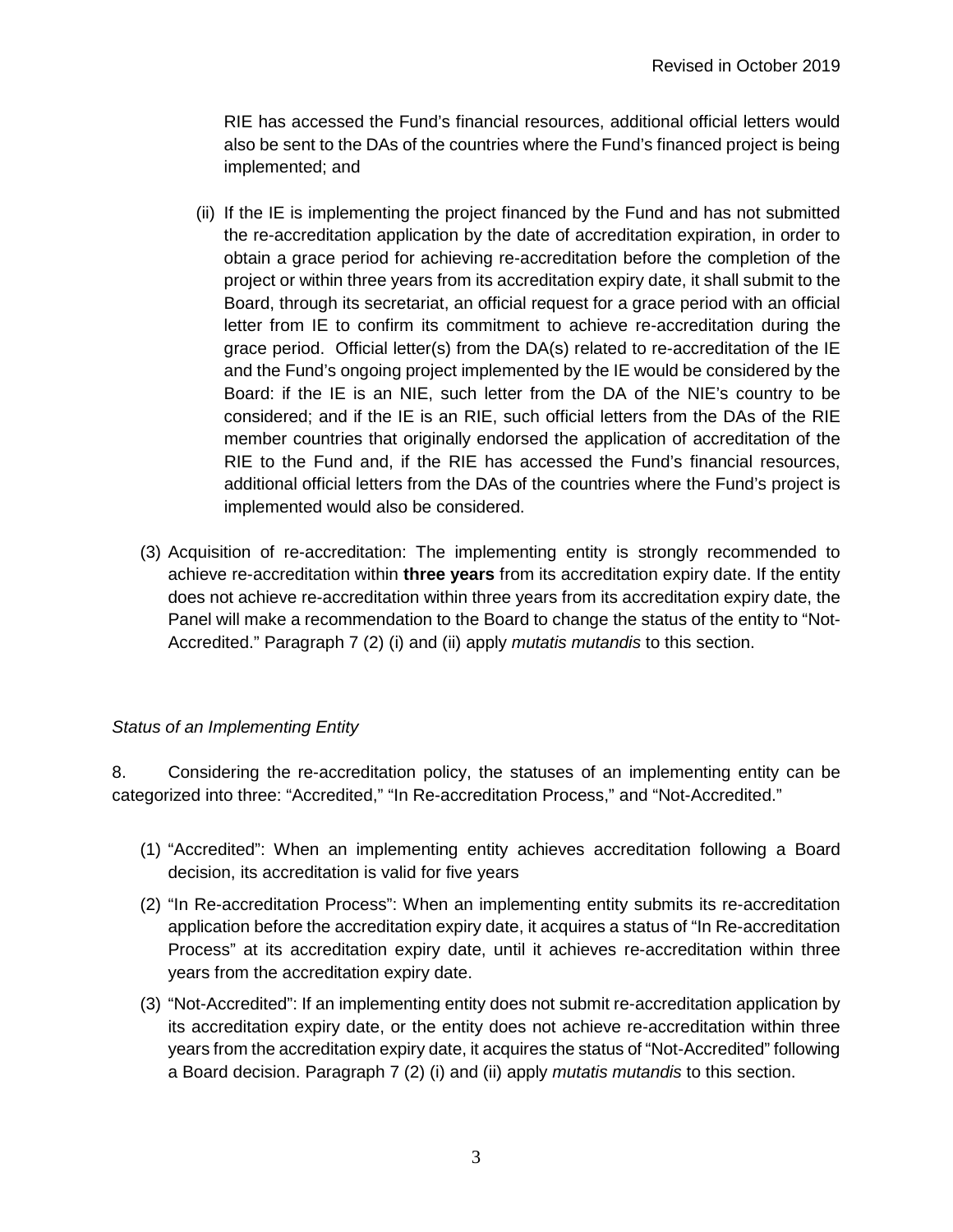## *Implications of a status of an Implementing Entity*

9. As summarized in the table below, the status of an implementing entity will determine the entity's eligibility to submit a new funding proposal, to participate in the Adaptation Fund activities as an implementing entity, and to be included in the Adaptation Fund communications. Regarding the eligibility to submit a new funding proposal, only the IE whose accreditation is valid and has not expired is eligible to access financial resources of the Fund.

|                                         | <b>Eligible to</b><br>submit a new<br>funding<br>proposal | <b>Eligible to</b><br>participate in<br>AF activities as<br>ΙE | <b>Eligible to be</b><br>included in AF<br>communications |
|-----------------------------------------|-----------------------------------------------------------|----------------------------------------------------------------|-----------------------------------------------------------|
| (1) "Accredited"                        | <b>Yes</b>                                                | Yes                                                            | <b>Yes</b>                                                |
| (2)<br>"In Re-accreditation<br>Process" | <b>No</b>                                                 | Yes                                                            | Yes                                                       |
| ′3)<br>"Not Accredited"                 | No                                                        | <b>No</b>                                                      | <b>No</b>                                                 |

*Options for an Implementing Entity which acquired "Not-Accredited"* 

10. After addressing gaps identified by the Accreditation Panel, the implementing entity may apply for 'accreditation.' For a national implementing entity (NIE) which acquires the status of "Not-Accredited," the Designated Authority may nominate a new NIE to submit an accreditation application. These are in accordance with paragraph 27 of the Fund's operational policies and guidelines (OPG).

## **Effective date of an updated re-accreditation process**

11. The updated re-accreditation process takes effect as of the date of the decision by the Adaptation Fund Board to approve it. A 'grandfather policy' will apply to Implementing entities which have submitted a complete re-accreditation application before 23 March 2018 when the Board approved the updated re-accreditation policy. Accordingly, these implementing entities need to achieve re-accreditation within two years from such date of the Board decision to approve a revised re-accreditation process. Otherwise, it will acquire the status of "Not-Accredited" following a Board decision.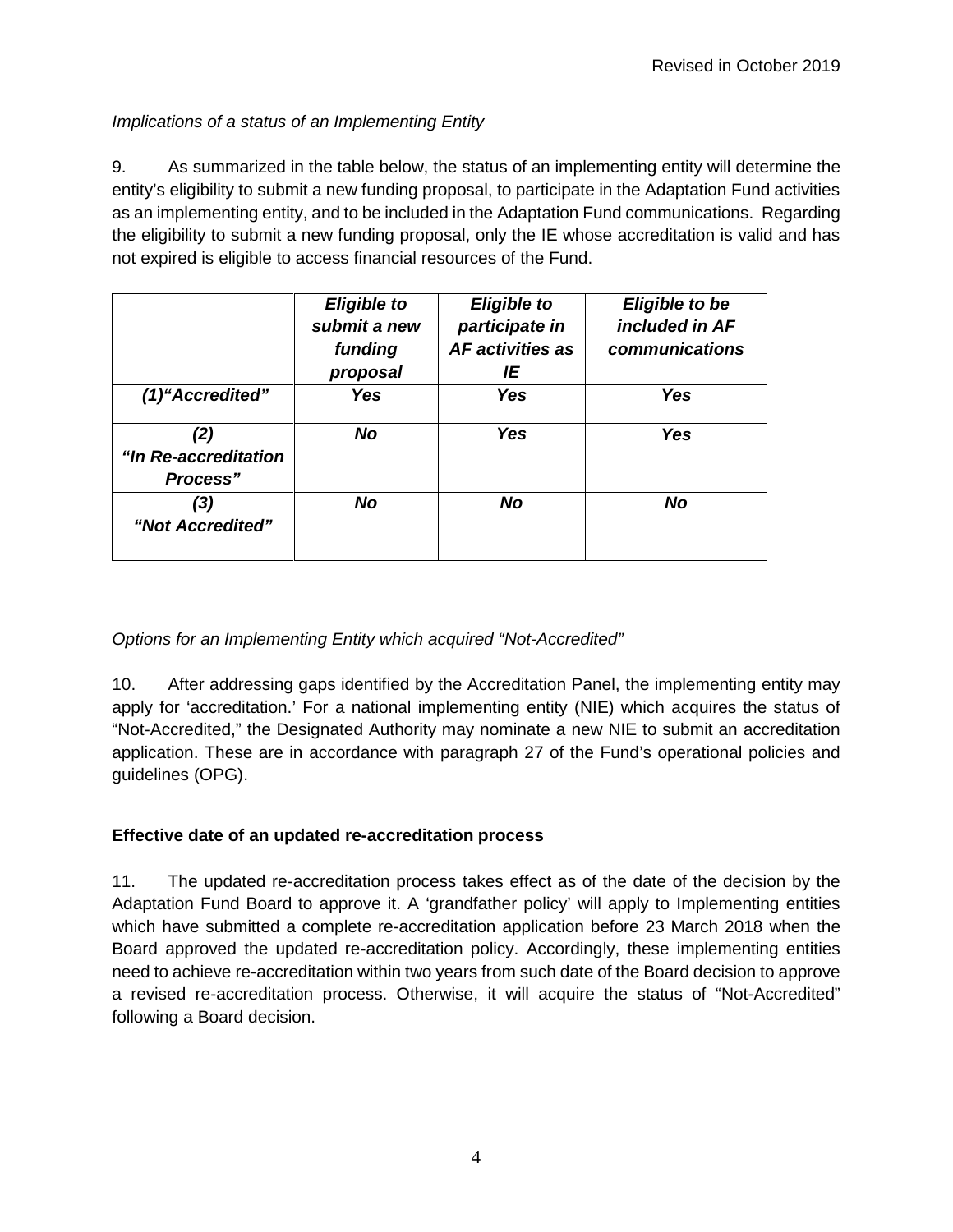### **Focus areas of review of a 'regular' re-accreditation**

12. Following the decision B.28/38, re-accreditation can be categorized into two: (i) 'regular' re-accreditation; (ii) 'fast-track' re-accreditation.

13. Review of a 'regular' re-accreditation will focus on three aspects (i) continued compliance with the Fund's fiduciary standards, (ii) compliance with the Fund's environmental and social policy<sup>[1](#page-5-0)</sup> and the Gender Policy<sup>[2](#page-5-1)</sup> and (iii) the results of the assessment of the implementing entity's performance regarding quality at entry (QAE) and project/programme implementation. In addition, policies and procedure related to anti-money-laundering/countering the financing of the terrorism will be reviewed by the Panel in lined with Decision B.32/36.

### *Fiduciary Standards*

14. The implementing entity (IE) seeking renewal of accreditation will be required to submit an application via the online accreditation system. $3$  The application includes the information that applicants are currently required to provide as well as any approved changes to the application pertaining to compliance with the environmental and social policy and the gender policy of the Fund.

15. The description of how an entity meets the fiduciary standards should focus on any changes that have occurred within the organization since the original accreditation. The most recent supporting documentation must be submitted. For example, the latest internal and external audit reports, new policies adopted, key personnel changes (in particular, changes at the management level), including any changes to the organizational structure, that have occurred over the past five years. For each competency area where no changes have occurred, the applicant should explicitly state that the policies in place have not changed and are being complied with since its original date of accreditation and state which documents from the original application continue to be applicable or alternatively resubmit the necessary documents. Examples of documents demonstrating capacity such as those related to the project management cycle should reflect recent experiences. In addition, in line with Decision B.32/36, the Panel will review: (i) policies and procedure related to anti-money-laundering/ countering the financing of the terrorism; (ii) screening system which documents all individuals and/or organizations before the entity transfers money to them; and (iii) decision-making process that the entity follows when it identifies risks related to any individuals and/or organizations.

<span id="page-5-0"></span> $\overline{a}$ <sup>1</sup> Approved in November 2014 and amended in March 2016. *Available at* [https://www.adaptation-fund.org/wp](https://www.adaptation-fund.org/wp-content/uploads/2013/11/Amended-March-2016_-OPG-ANNEX-3-Environmental-social-policy-March-2016.pdf)<sup>2</sup> Approved in March 2016. Available at [https://www.adaptation-fund.org/wp-content/uploads/2016/04/OPG-](https://www.adaptation-fund.org/wp-content/uploads/2016/04/OPG-ANNEX4_Gender-Policies-and-Action-Plan_approved-in-March-2016-1.pdf)[ANNEX4\\_Gender-Policies-and-Action-Plan\\_approved-in-March-2016-1.pdf](https://www.adaptation-fund.org/wp-content/uploads/2016/04/OPG-ANNEX4_Gender-Policies-and-Action-Plan_approved-in-March-2016-1.pdf)*.* 

<span id="page-5-2"></span><span id="page-5-1"></span><sup>3</sup> [http://accredit.adaptation-fund.org/.](http://accredit.adaptation-fund.org/)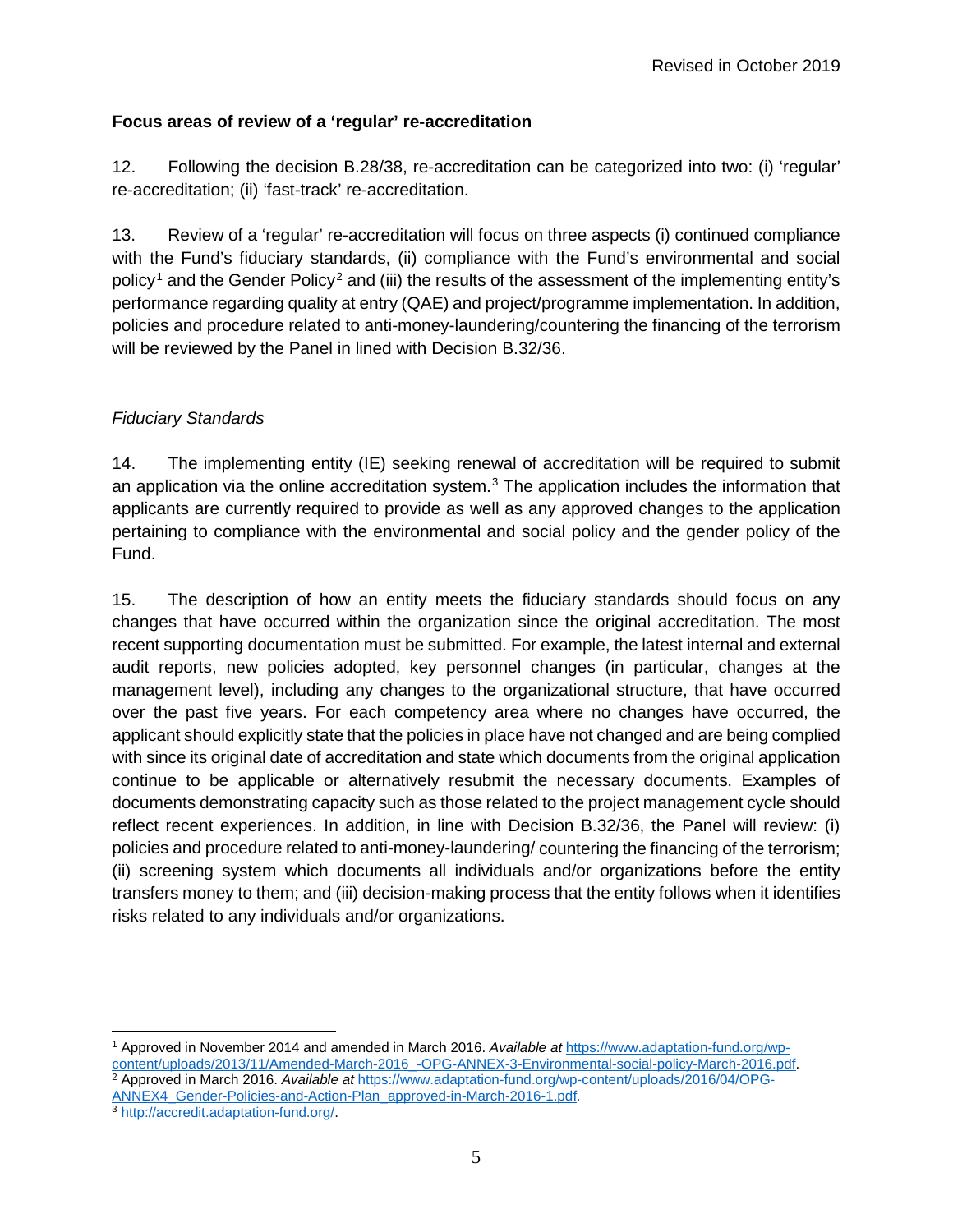## *Environmental and Social Policy (ESP) and Gender Policy (GP)*

16. The Board approved an environmental and social policy for the Fund at its twenty-second meeting and the Gender Policy and Action Plan of the Fund at its twenty-seventh meeting. The associated changes were reflected in the accreditation application template. Subsequent accreditation and re-accreditation of IEs will need to reflect the capacity and commitment of entities to assess and manage environmental and social risks and mechanism to deal with complaints on environmental and social harms and gender harms caused by projects and programmes.

17. In order to strengthen the capacity of currently accredited implementing entities to comply with the Fund's new environmental and social policy, technical assistance grants are available under the Fund's readiness programme.<sup>[4](#page-6-0)</sup>

## *Quality at Entry and Project/Programme Implementation Performance*

18. For the renewal of accreditation, the evidence documents to be submitted by the IE are differentiated as the table below, depending on (i) whether the IE has projects funded by the Adaptation Fund; and (ii) which stage such project(s) implementation stands at the time of submission of re-accreditation application:

<span id="page-6-0"></span> $\overline{a}$ <sup>4</sup> [https://www.adaptation-fund.org/readiness/readiness-grants/technical-assistance-grants/.](https://www.adaptation-fund.org/readiness/readiness-grants/technical-assistance-grants/)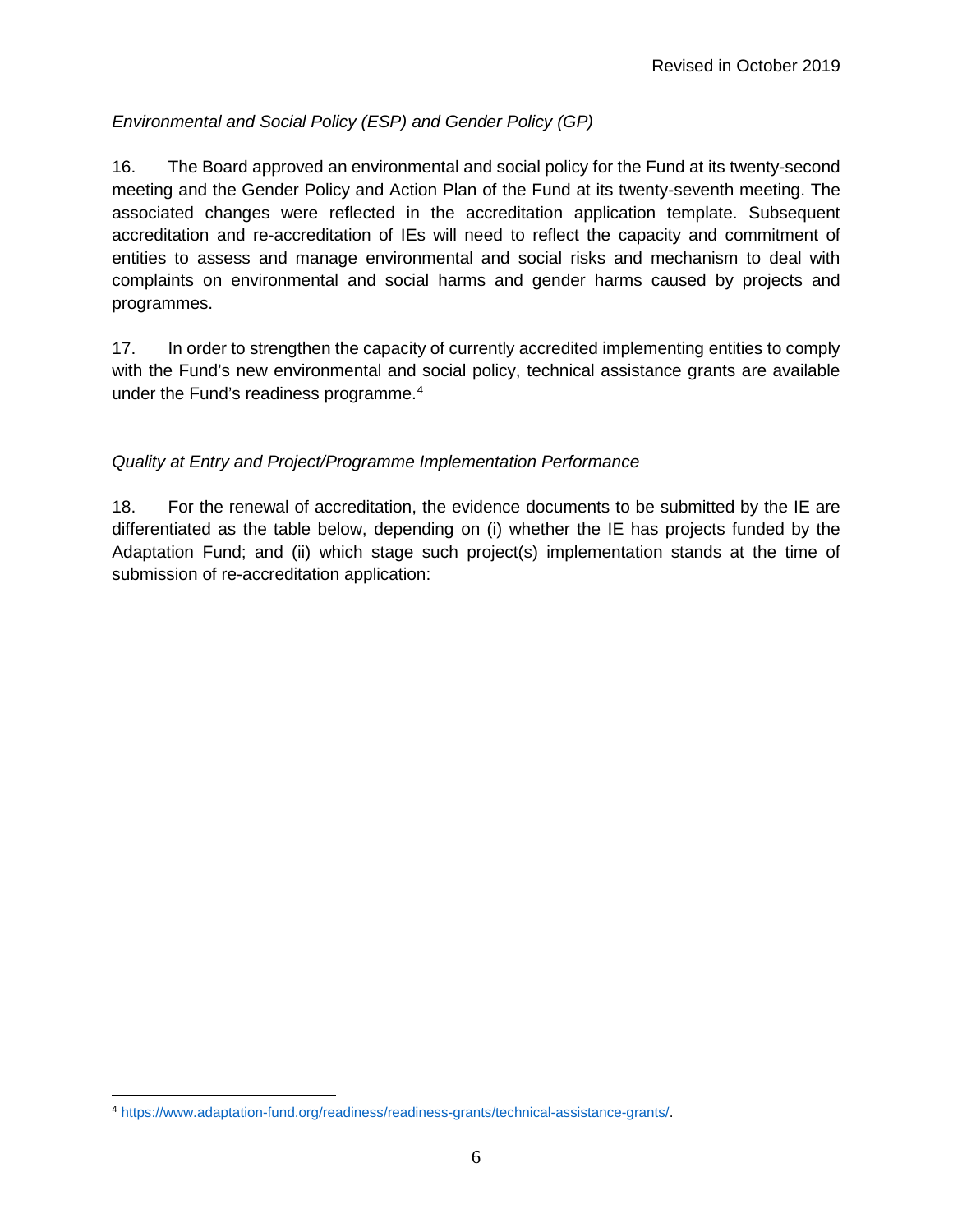|                                                                                                      | 6. Project preparation and<br>appraisal. This should include<br>impact (env't, socio-economic,<br>political, gender etc)<br>assessment study with risk<br>assessment and mitigation<br>plans | 7. Project<br>implementation<br><b>Planning and</b><br><b>Qquality-at-Entry</b><br>(QAE) Review | 8. Project<br><b>Monitoring &amp;</b><br><b>Evaluation</b><br>during<br>implementation | 9. Project<br>closure &<br>final<br>evaluatio<br>n |
|------------------------------------------------------------------------------------------------------|----------------------------------------------------------------------------------------------------------------------------------------------------------------------------------------------|-------------------------------------------------------------------------------------------------|----------------------------------------------------------------------------------------|----------------------------------------------------|
| No AF project<br>approved                                                                            | $\mathsf{A}$                                                                                                                                                                                 | $\mathsf{A}$                                                                                    | $\mathsf{A}$                                                                           | $\mathsf{A}$                                       |
| With approved AF<br>project but no planning<br>and QAE                                               | N/A                                                                                                                                                                                          | A                                                                                               | A                                                                                      | A                                                  |
| With approved AF<br>project, completed<br>planning and QAE, but<br>implementation not yet<br>started | N/A                                                                                                                                                                                          | N/A                                                                                             | $\mathsf{A}$                                                                           | A                                                  |
| With approved AF<br>project under<br>implementation                                                  | N/A                                                                                                                                                                                          | N/A                                                                                             | N/A                                                                                    | A                                                  |
| With approved AF<br>project, final project<br>completion report was<br>submitted                     | N/A                                                                                                                                                                                          | N/A                                                                                             | N/A                                                                                    | N/A                                                |

<Section III (Requisite Institutional Capacity), 6-9 of the Application Form>

19. For the review of re-accreditation of the implementing entity which has project(s) financed by the Fund, the secretariat's project/programme team will provide the following: (i) an assessment of quality at entry (QAE) of projects and (ii) an assessment of project performance.

20. The secretariat will develop a scorecard for assessing QAE and for performance that will be provided to the Panel as part of an IE's re-accreditation application.